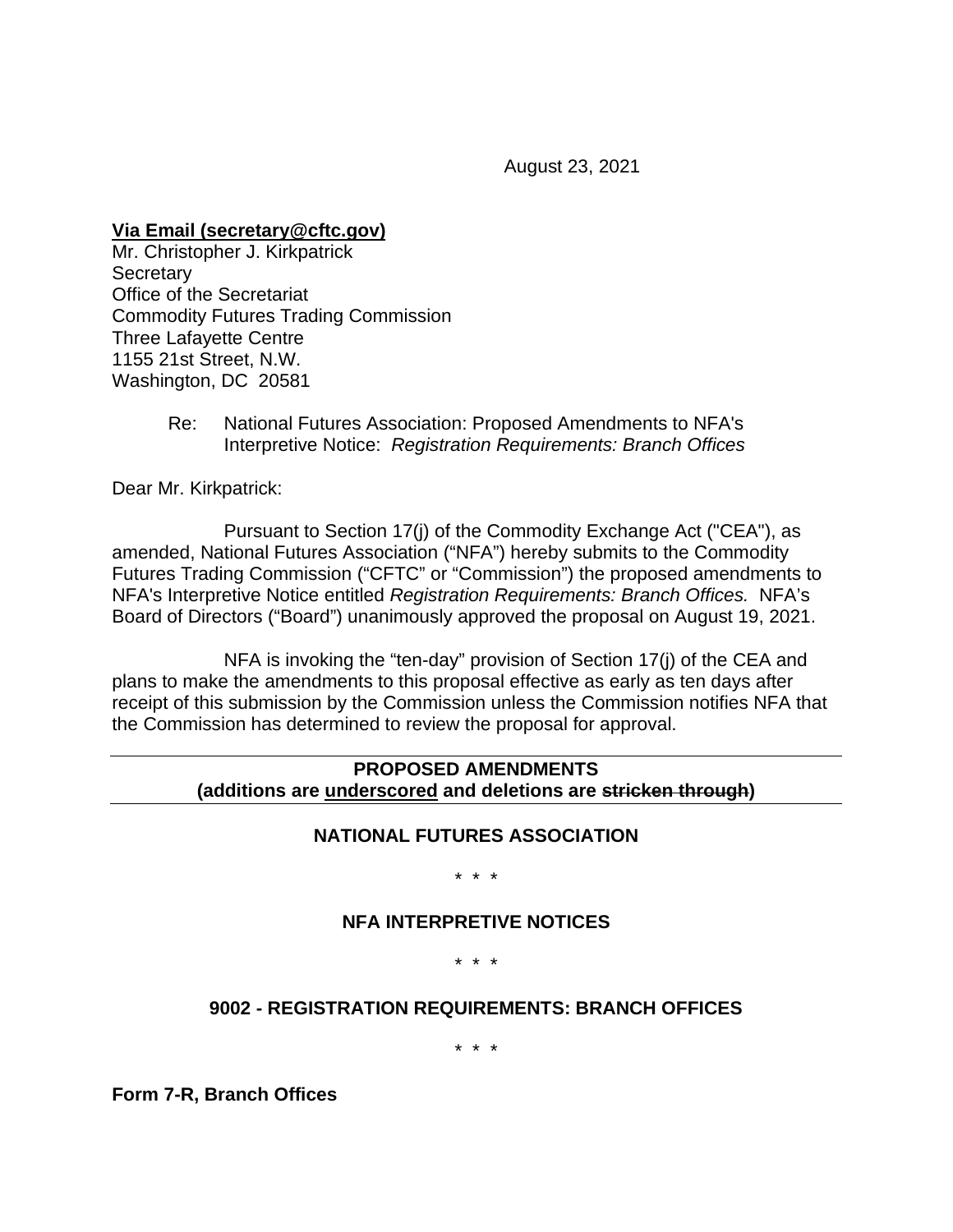## Each FCM, RFED, IB, CPO and CTA is required to list on Form 7-R each of its branch offices. A branch office is defined as follows:

Any location, other than the main business address at which an FCM, RFED, IB, CPO or CTA employs one or more persons engaged in activities requiring registration as an AP, excluding any location where one or more APs from the same household live or rent/lease provided the location is not held out to the public as an office of the Member; the AP(s) does not meet in-person with customers or physically handle customer funds at the location; and any CFTC or NFA required records created at the non-branch office location are accessible for inspection at the Member firm's main or applicable listed branch office as required under CFTC Regulation 1.31 and NFA Compliance Rule 2-10. is a branch office. This is true even if there is only one person at the location.

If the firm has one or more branch offices, NFA's registration records on the firm must include the names of all persons who are branch office managers. Each location must have a branch office manager, and that person's status as a branch office manager should be listed in the Registration Categories section of the person's Form 8-R even if previously listed as a principal in the Registration Categories section of the person's Form 8-R. Each branch office must have a different manager.

The address must also be given for each branch office. A P.O. Box is not sufficient. Anyone with a status as branch office manager must also be currently registered as an AP or have applied for such registration. Whenever a new branch office is established it must be reported, with all the required information, to NFA by filing an update electronically to the firm's Form 7-R. The closing of an existing branch office should also be reported by filing an update electronically to the firm's Form 7-R.

IF YOUR FIRM CURRENTLY HAS PERSONS OPERATING OUT OF LOCATIONS OTHER THAN ITS MAIN BUSINESS ADDRESS, THOSE LOCATIONS MUST IMMEDIATELY BE REPORTED TO NFA BY FILING AN UPDATE ELECTRONICALLY TO THE FIRM'S FORM 7-R AND BY ADDING BRANCH OFFICE MANAGER STATUS ON EACH BRANCH OFFICE MANAGER'S FORM 8-R.

NFA may take disciplinary action against any Member which fails to properly list all of its offices.

An important point to recognize is that a branch office may not itself be a separate corporation or partnership. CFTC Regulation 166.4 requires each branch office to use the name of the firm of which it is a branch for all purposes and to hold itself out to the public under such name. Also, in CFTC Interpretive Letter No. 84-10 (May 29, 1984) it was concluded that a branch office could not maintain a separate identity from the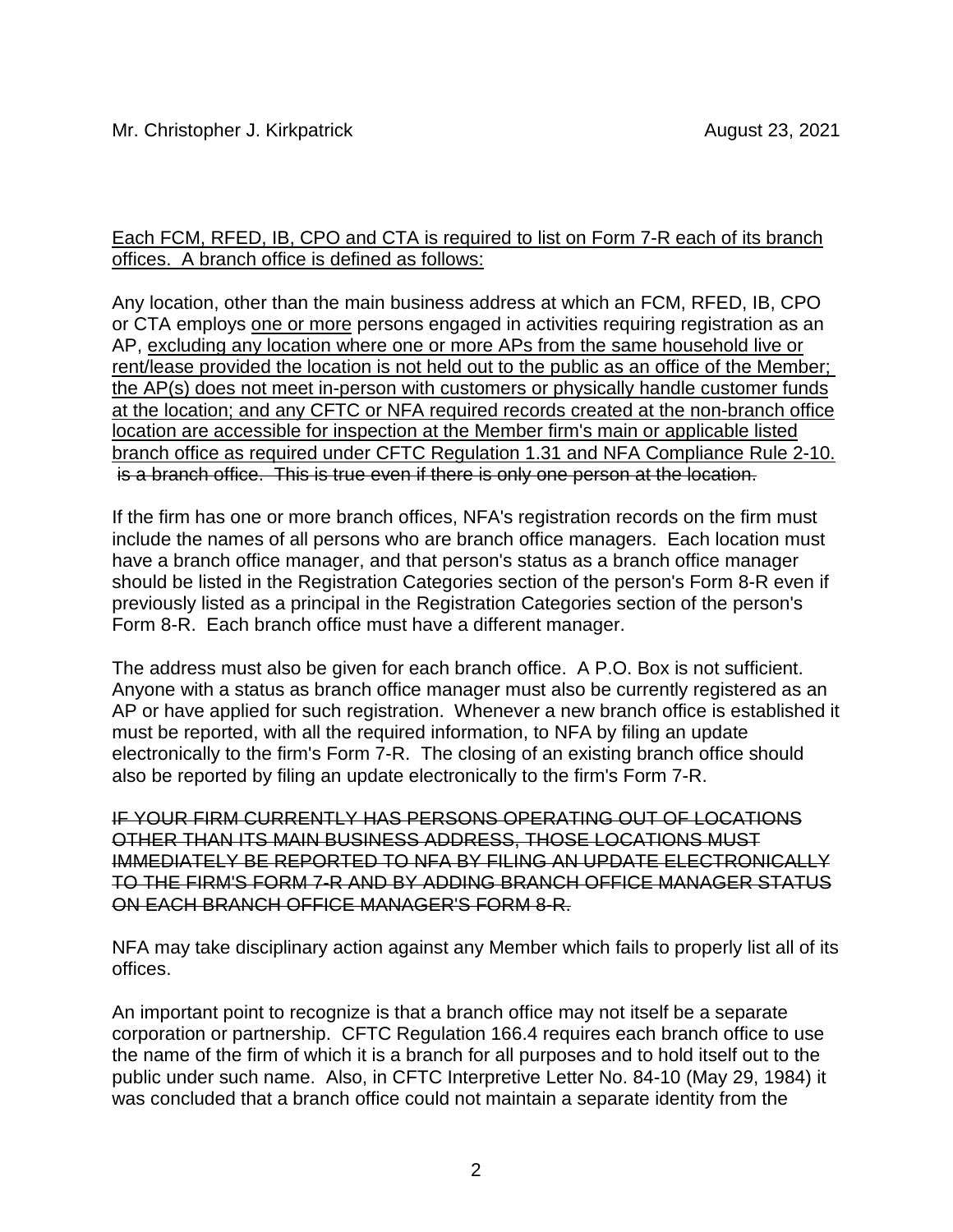Member. One obvious conclusion to be drawn from this information is that each AP in a branch office must be paid directly by the Member. Payment through any intermediary would lead to the assumption that the intermediary would be required to register as an IB.

The requirement that a branch office hold itself out to the public under the name of the Member is intended to ensure that customers are always aware of the Member with which they are doing business. It is necessary that any branch office AP, even one operating out of a residence or an unrelated place of business, make sure that customers understand who they are doing business with.

# **EXPLANATION OF PROPOSED AMENDMENTS**

NFA Interpretive Notice 9002 entitled *Registration Requirements: Branch Offices* (Branch Office Definition Interpretive Notice) requires a Member firm, other than a swap dealer, to list as a branch office on its Form 7-R any location other than the Member's main business address from which APs engage in activities requiring registration. NFA also requires that each branch office have a branch office manager who has successfully completed the Branch Manager Examination (Series 30). Additionally, the firm is required to conduct an annual inspection of each branch office.

In March 2020, due to the Covid-19 pandemic, NFA issued a Notice to Members (Notice) providing Members with relief from these requirements recognizing that Member firms would be operating pursuant to their business continuity plans and permit employees, including registered APs, to work remotely from locations that had not been listed as a branch office. The Notice required Members that allowed APs to work remotely, to implement alternative supervisory methods to adequately supervise APs' activities and meet recordkeeping requirements. The relief provided by this Notice remains in effect.

NFA understands that Member firms, similar to other businesses, may adopt hybrid work environments that will permit employees, including registered APs, to work from their homes or other remote locations. NFA's Board does not believe that, under appropriate circumstances, there is a sufficient regulatory benefit to require Members to list these types of locations as branch offices and impose the branch office requirements upon a firm for each of these locations.

Therefore, the Board amended the definition of branch office in the Interpretive Notice to specifically exclude locations where one or more APs from the same household work or rent/lease the location, provided: